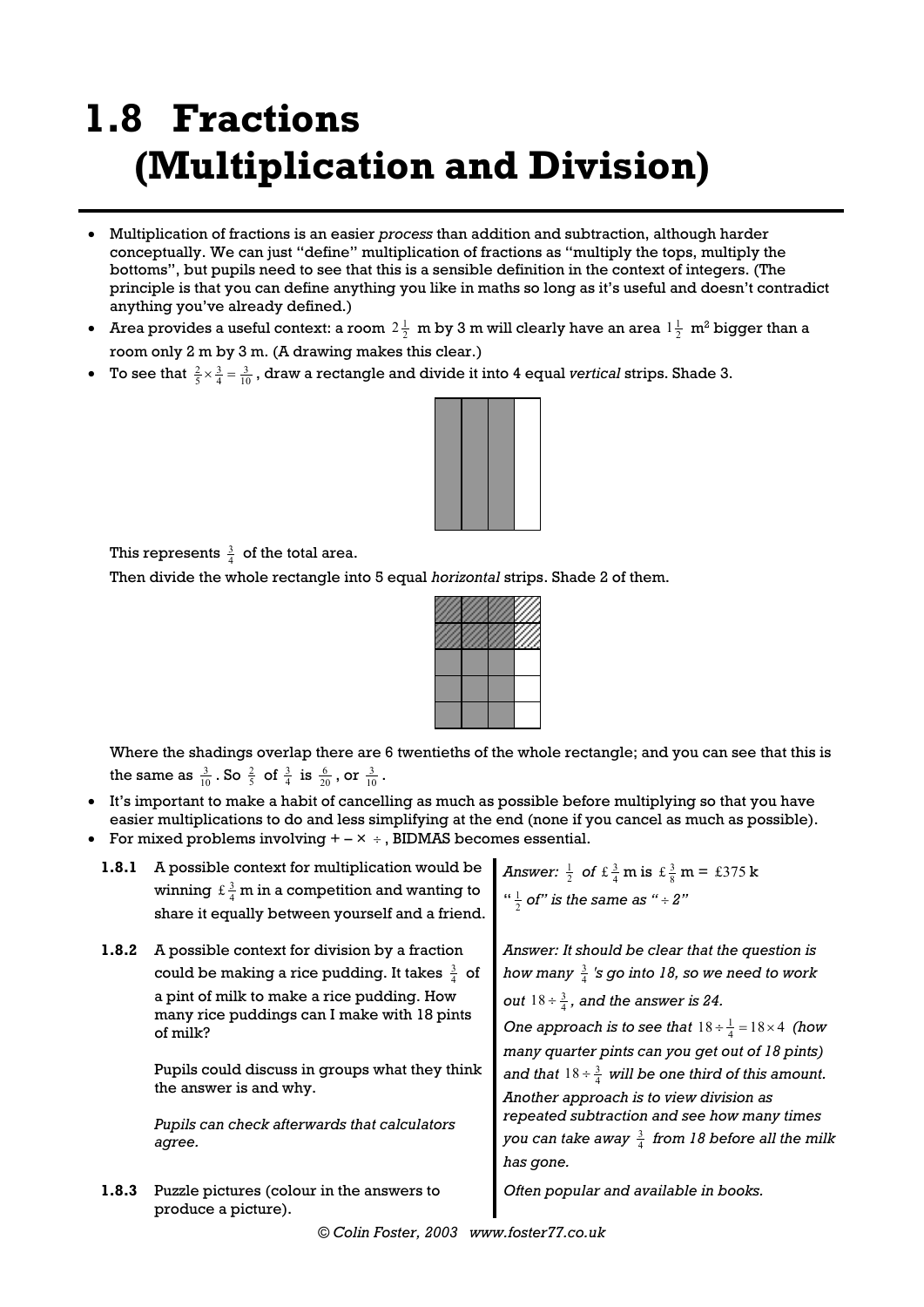**1.8.4** Sometimes you can divide fractions without needing the "turn upside down and multiply" rule; e.g., it can be seen that  $\frac{3}{5} \div \frac{4}{5} = \frac{3}{4}$ , because "3 anythings, divided by 4 of the same must make  $\frac{3}{4}$ ". Some *divisions* can be done fairly easily in this way by finding *common denominators*; **e.g.,**  $\frac{2}{3} \div \frac{4}{5} = \frac{10}{15} \div \frac{12}{15} = \frac{10}{12} = \frac{5}{6}$ . *This is a good opportunity to see that there is frequently more than one way of solving a problem, and that different methods are better in different circumstances. This may be longer but makes more sense to some pupils, although it would lead to*  unnecessary work if you had, say,  $\frac{1}{19} \div \frac{1}{20}$ . **1.8.5** It's helpful to see some patterns in multiplying and dividing different fractions (see "Multiplying and Dividing Fractions" sheet). *Explaining why the patterns (e.g.,* <sup>1</sup> <sup>3</sup> *times table) come where they do is challenging. This helps to see that the answers fit in with the answers to multiplying and dividing integers. This reinforces the idea that fractions are just numbers. Not every one has to be worked out once the patterns are spotted.* **1.8.6** Work out  $(1 + \frac{1}{2})(1 + \frac{1}{3})(1 + \frac{1}{4})(1 + \frac{1}{5})$ .  $\frac{\cancel{3}}{2} \times \frac{\cancel{4}}{3} \times \frac{\cancel{5}}{4} \times \frac{6}{\cancel{5}} = \frac{6}{2} = 3$ , *cancelling before multiplying.* **1.8.7** A spider climbs up out of a bath 50 cm tall. Each day he climbs up  $\frac{2}{3}$  cm, and each night he slips back  $\frac{1}{4}$  cm. If he starts at 6 am (the beginning of the day) on the first day, on which day will he make it completely out of the bath? If the spider starts at the beginning of day 1 (say 6 am) and climbs at a steady rate during the days (still slipping back at night) at what time on the final day will he make it over the side of the bath? *Answer: day 120. After each day and night he*  ends up  $\frac{2}{3} - \frac{1}{4} = \frac{5}{12}$  cm further up the bath, so  $50 \div \frac{5}{12} = 120$ , but this includes slipping back at *the end of the 120th day. So to be more accurate, at the end of the 119th day he will have achieved*  $119 \times \frac{5}{12} = 49 \frac{7}{12}$  *cm, so* he has only  $\frac{5}{12}$  cm to go. This will take  $\frac{5}{12} \div \frac{2}{3}$  of *a day* =  $\frac{5}{8}$  *of a day* =  $\frac{5}{8}$  × 12 *hours through the*  $day = 7\frac{1}{2}$  hours after 6 am = 1.30 pm on the *120th day.* **1.8.8** Pupils can "invent" rules for multiplying and dividing fractions by trying to make their behaviour fit with what they know happens with decimals. e.g.,  $0.5 \times 0.5 = 0.25$  according to knowledge / calculator / "boxes method" / whatever. What rule can we use with  $\frac{1}{2} \times \frac{1}{2}$  to make it give us  $\frac{1}{4}$  ? *A calculator that will not do fractions may be useful. (Decimals are "decimal fractions" anyway.) It doesn't matter if pupils don't recognise what fraction is equivalent to the decimal answers they obtain: they can experiment with different fractions to see which turns out to be equivalent (numerator ÷ denominator on the calculator).* **1.8.9** There is a natural link with probability work: When should you multiply probabilities and when can't you? *Probabilities are usually written as fractions or decimals. You* always *multiply probabilities along the branches of a tree diagram, because the probability written on any branch is always*  conditional *on the necessary events happening along the branches that lead to that branch. (See section 3.5 for more on this.) Answer: When you want the probability of two events A and B* both *happening, you multiply:*   $p(A \cap B) = p(A)p(B|A) = p(B)p(A|B)$ , where  $p(A|B)$  means the conditional probability that *A happens given that B has already happened. If*  $A$  and  $B$  are independent events  $-i.e.,$  the *chance of A happening is the same whether or not B happens – then these formulas reduce to*   $p(A \cap B) = p(A)p(B)$ , because  $p(B|A) = p(B|\overline{A}) = p(B)$ , etc.

*© Colin Foster, 2003 www.foster77.co.uk*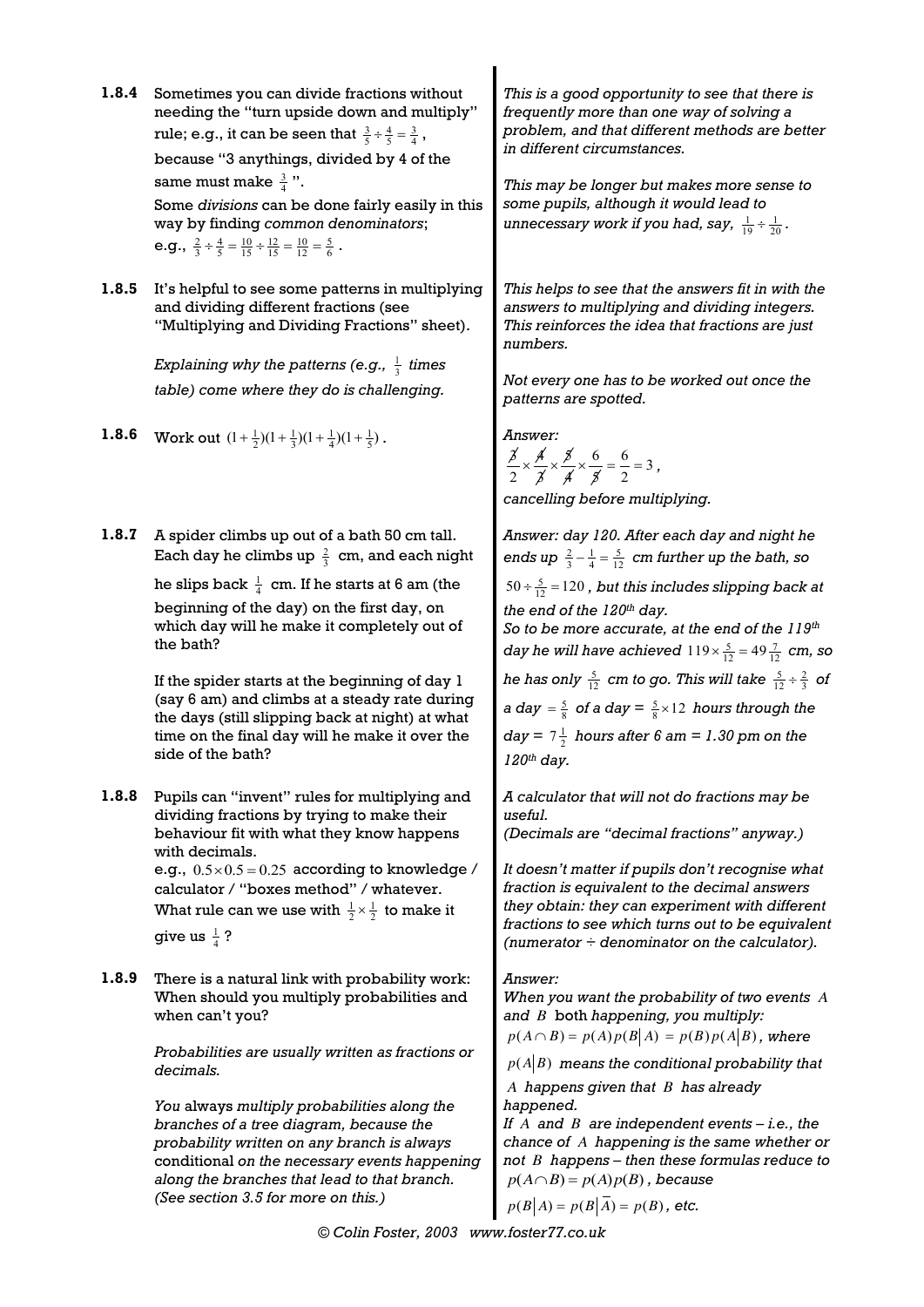## *Multiplying and Dividing Fractions*



Fill in the missing numbers in these grids. Write all the answers as mixed numbers with fractions in their lowest forms.